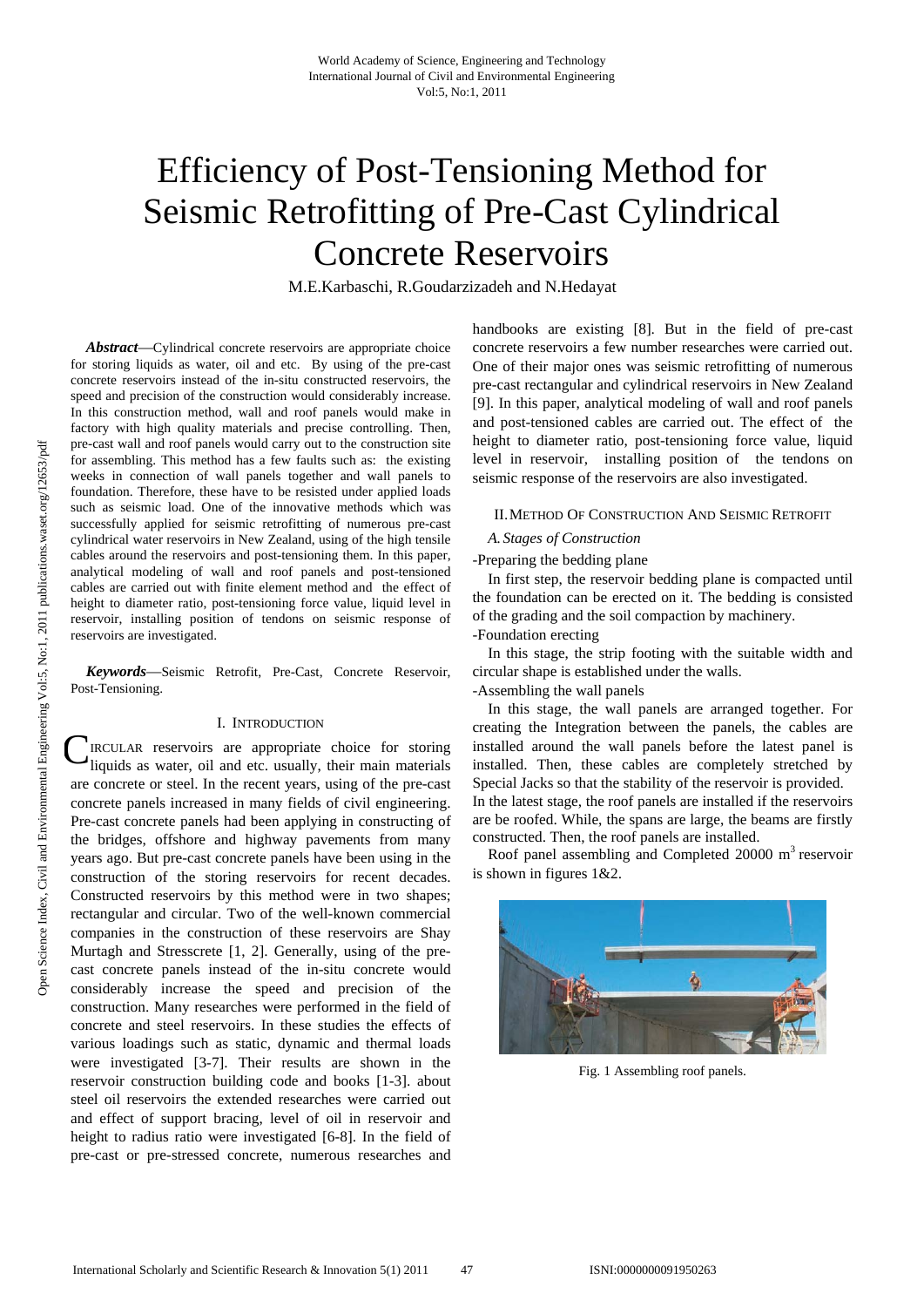

Fig. 2 Completed 20000  $m<sup>3</sup>$ , pre-cast concrete reservoir.

## *B.Methods of Seismic Retrofitting*

Passing the pre-stress cable around the reservoir and posttensioning it which is one of the effective ways for seismic retrofitting of pre-cast concrete reservoirs. This method is reduced the panel edges opening under the hydrostatic and seismic loads. Consequently, the less water would leakage during the operation of the reservoir.

Advantages of this retrofitting method include:

1. It is fast and functional

2. It isn't necessary to reservoir be out of service, in retrofit process.

3. It is relatively cheap way. The estimates made by Taylor and Wright [9] indicated that this method costs about 8% of building a new reservoir.

Executive details of this method are shown in figure 3:



Fig. 3 (a) Retrofit post-tensioned cables, (b) Detail of posttensioning cable saddles.

no contact together. In this state, the momentum is not transported and the only force transportation way is cables.

For modeling the post-tensioned cable, the eccentricity with the value of 10 cm relative to panel sheets is determined so that by generating the tensile force at this situation, the Center-oriented radial force is created.

Quality of the cable modeling is shown in figure 1. For investigating the effect of the radius to height on wall edge opening, two models are presented in table 1.

According to increase the ring pull force at the cylindrical reservoir wall due to hydrostatic water pressure, by increasing the depth, the cabling distances decrease.

In the first model, the cable level from bottom is 0.5, 1, 1.5, 2.5, 4, 7 m and for second model is 0.5, 1, 1.5, 2.5, 4 m

The cable materials are determined as Multi – Territory and based on the Dehdashti's study [10]**.** The value of the yield stress and ultimate stress is defined 1000 MPa 1600 MPa respectively. The loads and load combinations are as below:

*Water pressure:* hydrostatic water pressure on walls.

*Earthquake:* quake effect on wall and roof panels (because their mass)

*Water wave:* effect of water motions in quake (illustrated in 3.2 Sec.)

*Combo:* water pressure + earthquake + water wave.



Fig. 4 Detail of (a) crossed post-tensioning cable from wall holes, (b) retrofit post-tensioning cable

#### III. ANALYZES

## A.*Modeling*

Modeling is done by SAP2000 software. The cables are modeled by cable element without the post-tensioned force. The wall and roof panels are modeled by the SHELL element which has a 30 cm thickness.

In the constructed reservoirs, using the expansion and contraction joint for preventing the cracking. This joint is filled by the elastic materials. Therefore, the small join is between the panels n the modeling so that these panels have

# *B. Seismic Loading*

For modeling the effect of seismic vibration of water in earthquake, relation and diagrams of 123 publication of design on ground reservoirs was used [4]. Calculations were carried out for two level of water in reservoir. Equivalent static method was used for modeling seismic water pressure. In this method water mass in seismic was divided to two parts (hard and waving masses). As 123 code [4], seismic effect of the water on walls should be applied as figure 5.a. For simplicity, the pressure was assumed to be uniform in height. For calculation of earthquake coefficient (C), the 2800 building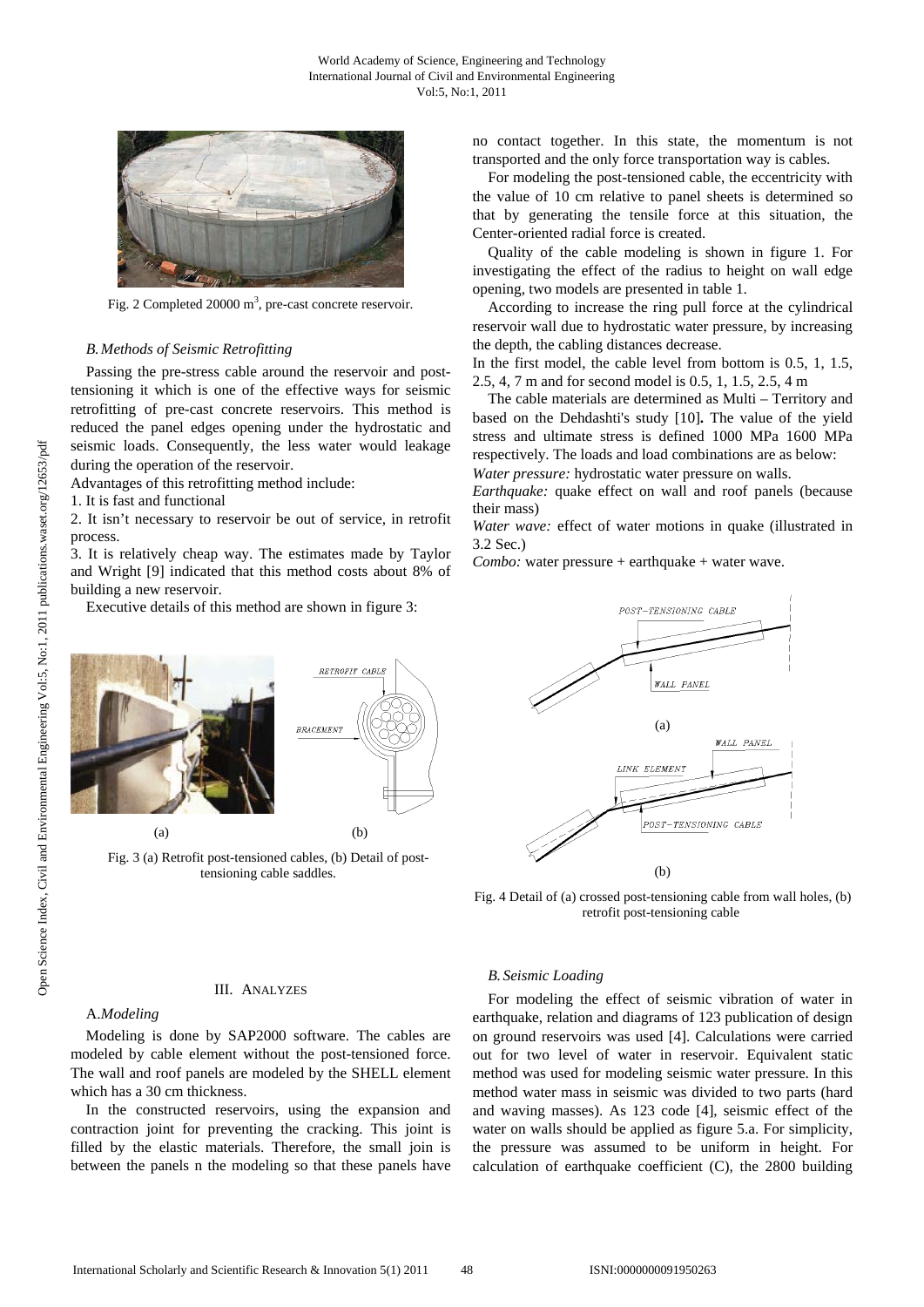code was used [11], assuming that the reservoir is be in high seismic zone and the soil conditions of III. The calculation results are shown in table 1.



Fig. 5 Seismic pressure distribution (a) in plan, (b) in height as 123 code.

TABLE I GEOMETRICAL PARAMETERS AND RESULTS OF SEISMIC CALCULATION OF  $M$ ODELS

| ------- |       |             |     |               |       |                                   |
|---------|-------|-------------|-----|---------------|-------|-----------------------------------|
|         | Model | $H_{total}$ | R   | Panel<br>Num. | $H_w$ | 0.9<br>$P_{0, max}$<br>$(kg/m^2)$ |
|         | No.1  | 8           | 1.9 | 8             |       | 763                               |
|         |       |             |     |               |       | 1498                              |
|         | No.2  |             | 2.6 | 12            |       | 866                               |
|         |       |             |     |               |       | 1550                              |

# IV.RESULTS AND DISCUSSIONS

For investigating the effect of the cable tensioning force, installing position level of cable, height of water in reservoir and height to diameter ratio (with constant volume of reservoir), the numerous analyzes are carried out. One of the important cases in operating the pre-cast concrete reservoirs is opening value of conjunction joints of wall panels. If the strength of elastic materials is exceeding from elastic limit, the water may leakage. Therefore, this problem is especially pointed out in analyzes and maximum displacement of panel edges is investigated (plus value show opening and minus value show closing wall joints). Analyzes carried out for two states: full and middle height of water level in reservoir.

# *A. Full height water level*

In this case assumes that the reservoir be full of water. For investigating the effect of cable installing level, retrofit cables are modeled in two positions: First, top of reservoir (0.5 meter below roof level) and second about middle height (0.5 m below middle height). Analyzes are also carried out for two ratios of diameter to height as table 1. Deformation contours for water pressure, Combo loadings, two installing level of post tensioning cable and 5 ton post-tensioning force value of No.1 model are shown in figure 6. Panel edge displacements for water pressure, Combo loading, various cables installing positions and tensioning forces (5, 10 and 15 ton) in No.1 and No.2 are shown (Figs 7:10).



Fig. 6 Deformation contours for (a) water pressure and top level of post tensioning cable, (b) water pressure and middle level of post tensioning cable, (c) combo loading and top level of post tensioning cable, (d) combo loading and middle level of post tensioning cable.

- :Position of reftrofit post-tensioning cable.
- : Position of modeled cable elements in wall panel holes.



Fig. 7 Displacements of panel edges for 8m height reservoir in full water level and top height position of retrofit cable.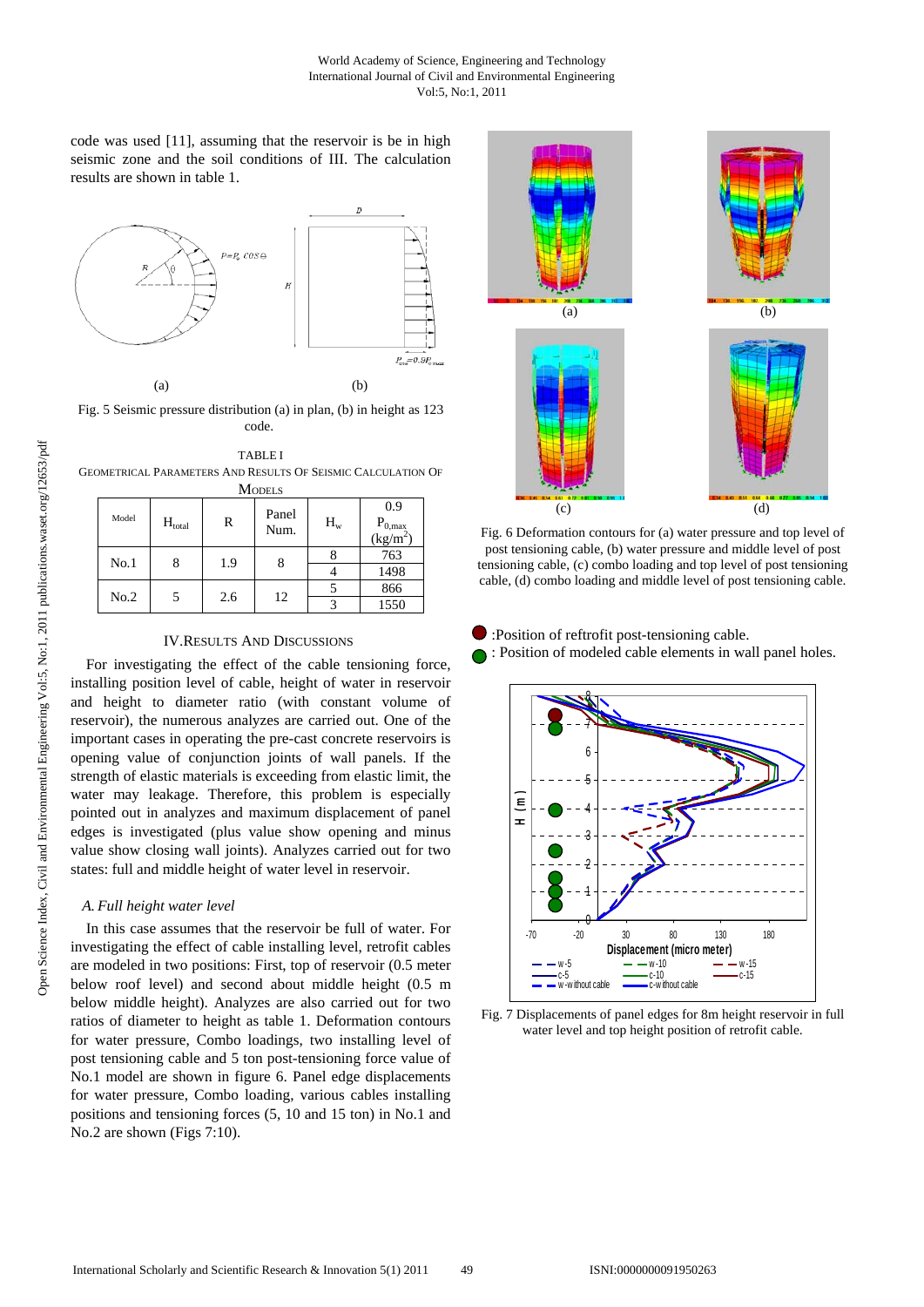



Fig. 8 Displacements of panel edge for 8m height reservoir in full water level and middle height position of retrofit cable.

## *B.Half full reservoir*

In this case is assumed that reservoir be half full. Analyzes are carried out as well as the full reservoir and results are shown in figures 11:14.



Fig. 9 Displacements of panel edges for 5m height reservoir in full water level and top height position of retrofit cable.



Fig. 10 Displacements of panel edge for 5m height reservoir in full water level and middle height position of retrofit cable.



Fig. 11 Displacements of panel edges for 8m height reservoir in half water level and top height position of retrofit cable.



Fig. 12 Displacements of panel edge for 8m height reservoir in half water level and middle height position of retrofit cable.